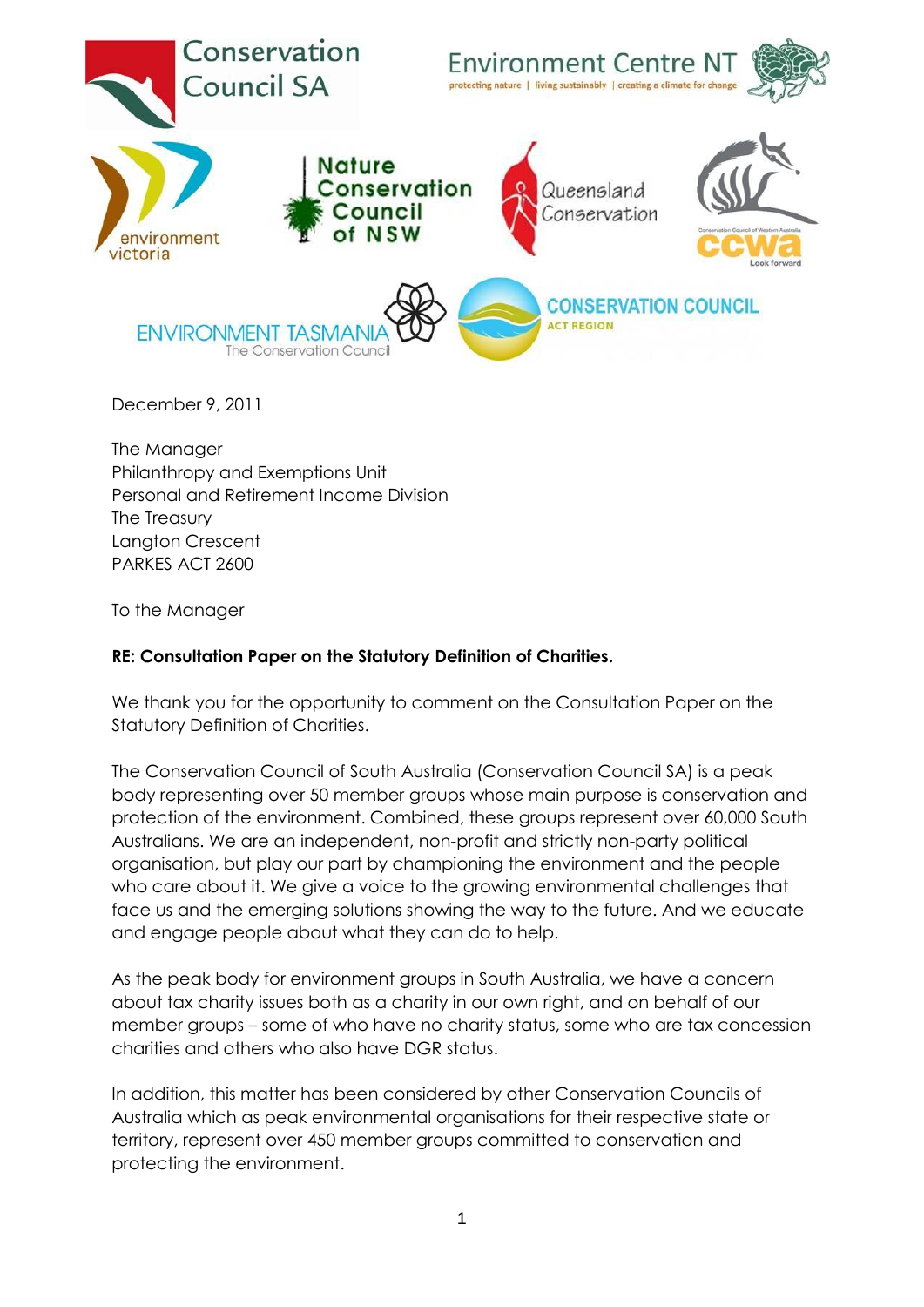The following Conservation Councils of Australia have signed on in support of this submission:

- Conservation Council ACT (ConsACT),
- Conservation Council of Western Australia (CCWA),
- Environment Centre Northern Territory (Environment Centre NT),
- Environment Tasmania (ET),
- Environment Victoria (EV),
- Nature Conservation Council NSW (NCC),
- Queensland Conservation Council (QCC).

We have been able to view the submission of The Wilderness Society and support that if a charity has a recognised charitable purpose, it should be allowed to pursue that purpose by all legal means without those activities impacting on its charitable status.

We will not repeat the arguments which are made in more detail in The Wilderness Society submission, but wish to emphasise and add to two key points:

- The need to recognise all environmental issues (not just the natural environment); and
- The need to allow political advocacy in achieving an environmental purpose.

## **Recognition of all environmental issues**

We welcome the explicit recognition that protection of the natural environment is a charitable purpose, but our own history and experience shows that this is a dated and limiting conception of the environmental protection. While many of our founding members were concerned with protecting particular places and parts of the natural environment, over many years these groups have been joined by organisations with more urban environmental focuses (sometimes called "brown" environmental issues). Conservation Council SA"s own core campaigns at the moment include issues around planning and development, energy and waste disposal. Our headline campaign, "Green our Grid" is about moving from carbon polluting energy sources to more environmentally friendlier power generation.

All these issues are clearly fundamentally important environment protection issues. In the end they will all contribute to the protection of the natural environment, but they are better considered as environmental issues in their own right. Nowhere is this clearer than in relation to climate change. While climate change is of concern to all environment groups and will have particular impacts on the natural environment, it can rightly be regarded as the biggest environmental issue and has been the source of much environmental activity over recent years. It is bizarre to suggest that these groups working to prevent climate change or make sustainable urban environments do not have a charitable purpose or are not regarded in the same way as groups seeking to protect a river, park or forest simply because their purpose is about protecting urban rather than "natural" environments.